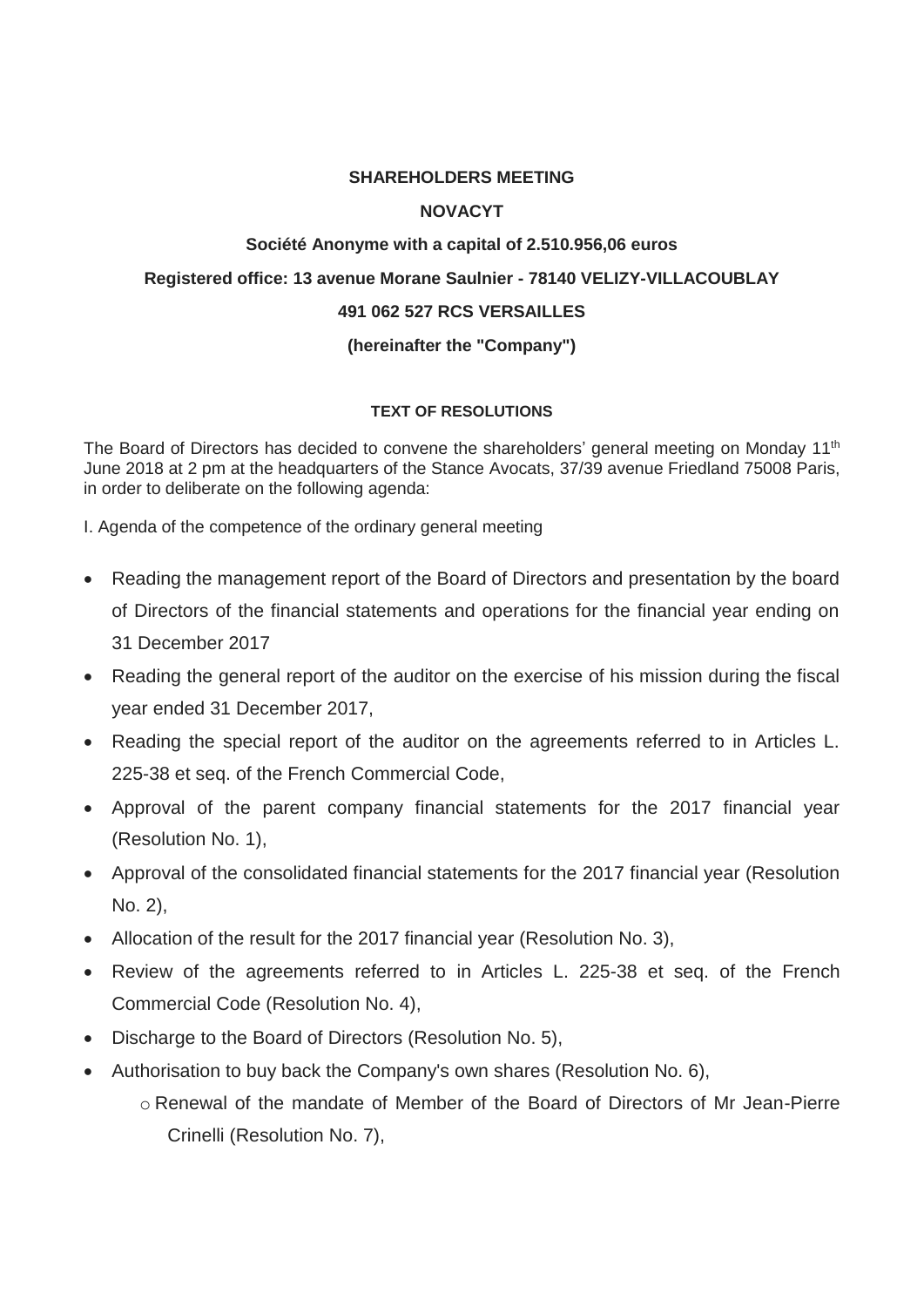- Renewal of the mandate of Member of the Board of Directors of Dr Andrew Heath (Resolution No. 8),
- Renewal of the mandates of the Statutory Auditor (Resolution No. 9),
- Determination of Directors' attendance fees to be allocated to the members of the Board of Directors (Resolution No. 10),
- Powers for formalities (Resolution No. 11).

II. Agenda of the competence of the extraordinary general meeting

- Reading the report of the Board of Directors to the extraordinary general meeting
- Reading the special reports of the Auditor
- Delegation of powers granted to the Board of Directors to issue common shares of the company and/or securities giving access to the capital of the company, with removal of the preferential right of subscription for the benefit of a category of persons (Resolution No.12).
- Delegation of authority to the Board of Directors to issue ordinary shares of the Company and / or securities giving access to the capital of the Company, with cancellation of the preferential subscription right for the benefit of a category of persons under the TEPA scheme and in accordance with the provisions of Article L.225-138 of the French Commercial Code (Resolution No.13),
- Delegation of powers to the Board of Directors for the purpose of issuing common shares of the company and/or securities giving access to the capital of the company, with maintenance of the preferential subscription right (Resolution No. 14).
- Authorisation granted to the Board of Directors in case of increase of capital, with or without removal of the preferential right of subscription, to increase the number of shares to be issued (Resolution No. 15),
- Global limitation of delegations (Resolution No.16),
- Delegation of powers to the Board of Directors to issue ordinary shares and/or securities giving access to the capital of the company to the benefit of the members to a savings plan of the company (Resolution No. 17).
- Powers for formalities (Resolution No. 18).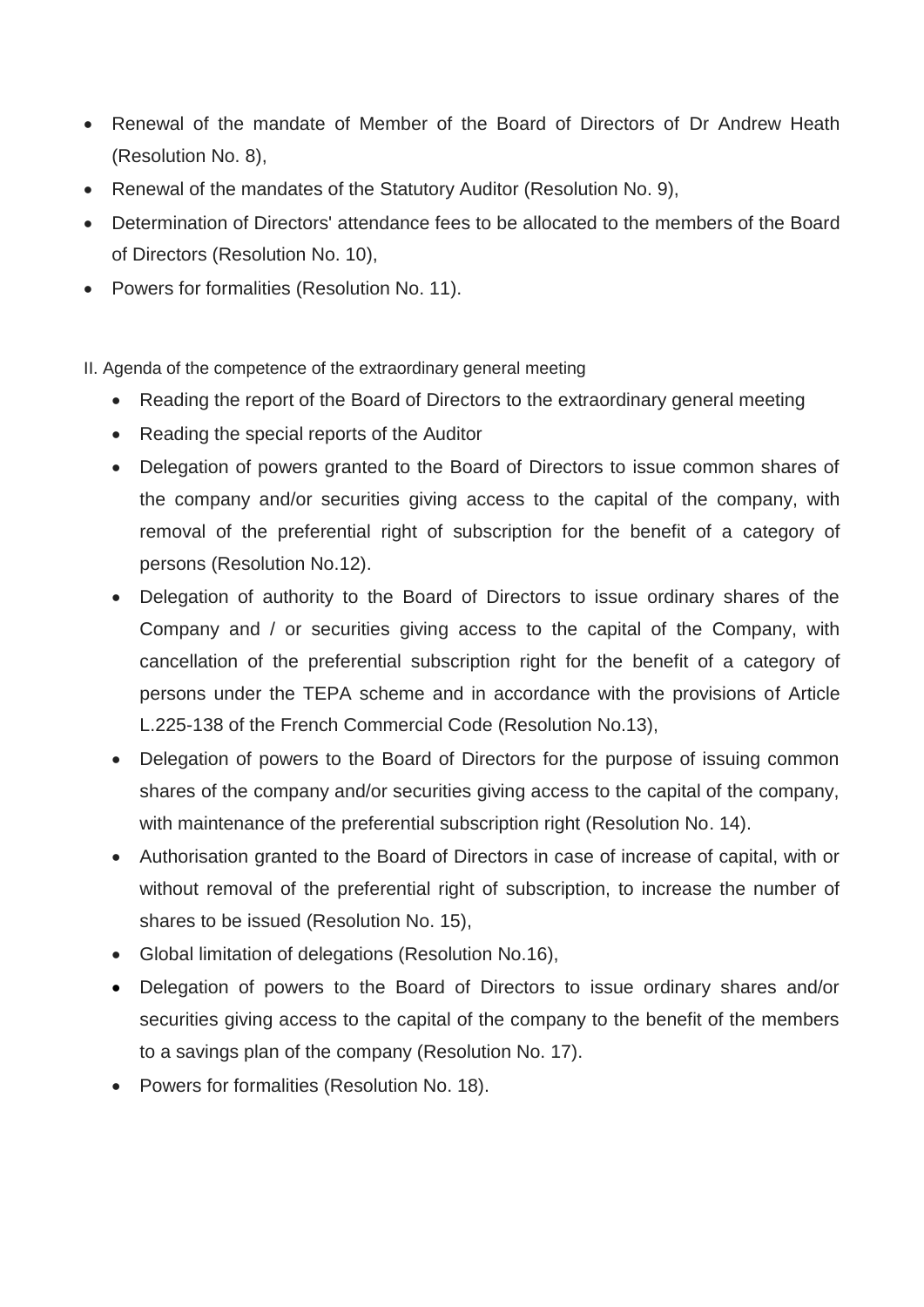## **Text of the resolutions**

## **Under the jurisdiction of the ordinary general meeting:**

## **First resolution**

*Approval of the parent company financial statements for the 2017 financial year* - The general meeting, voting in accordance with the quorum and majority requirements for ordinary general meetings, after taking note of (i) the management report of the Board of Directors for the financial year 2017, (ii) the report of the Board of Directors to the general meeting and (iii) the general report of the Statutory Auditor on the parent company financial statements for the fiscal year ended 31 December 2017, approves the transactions which are reflected in the annual accounts or summarised in these reports, as well as the parent company financial statements for the year ended 31 December 2017 as presented by the Board of Directors, which show a net accounting loss of 6,166,131 euros.

The general meeting acknowledges that no expense referred to in Articles 39-4 and 39-5 of the French General Tax Code was recorded during the financial year.

#### **Second resolution**

*Approval of the consolidated financial statements for the 2017 financial year* - The general meeting, voting in accordance with the quorum and majority requirements required for ordinary general meetings, after taking note of (i) the management report of the Board of Directors for the 2017 financial year, (ii) the report of the Board of Directors to the general meeting and (iii) the general report of the Statutory Auditor on the consolidated financial statements for the year ended 31 December 2017, approves the transactions which are reflected in the consolidated financial statements or summarised in these reports, as well as the said consolidated financial statements for the year ended 31 December 2017, as presented by the Board of Directors, which show a loss 5,442,000 euros.

#### **Third resolution**

*Allocation of the result for the 2017 financial year* - The general meeting, ruling on the conditions the quorum and majority required for ordinary general meetings, after having taken note of (i) the report of the Board of Directors to the general meeting and (ii) the general report of the external auditor, decides to allocate the net accounting loss of 6,166,131 euros for the year ended 31 December 2017 to the deferral account, which now stands at 34,744,493 euros, and decides not to distribute a dividend for that year.

The General Assembly takes note of what it has not been distributed dividends in respect of the past three years.

#### **Fourth resolution**

*Review of the conventions referred to in articles L. 225 - 38 and following of the French Commercial Code* - the General Assembly, acting under the conditions of quorum and majority required for ordinary general meetings, after having reviewed the special report of the Auditor on the conventions under articles L.225 - 38 and following the Commercial Code, approve and/or ratify the conclusions of that report and the conventions mentioned therein by application of the provisions of articles L.225 - 38 and L. 225 - 42 of the Code of commerce.

#### **Fifth resolution**

*Discharge to the Board of Directors* - the General Assembly, acting under the conditions of quorum and majority required for ordinary general meetings, gives as a result, entire and unconditional discharge to the Board of Directors of the company.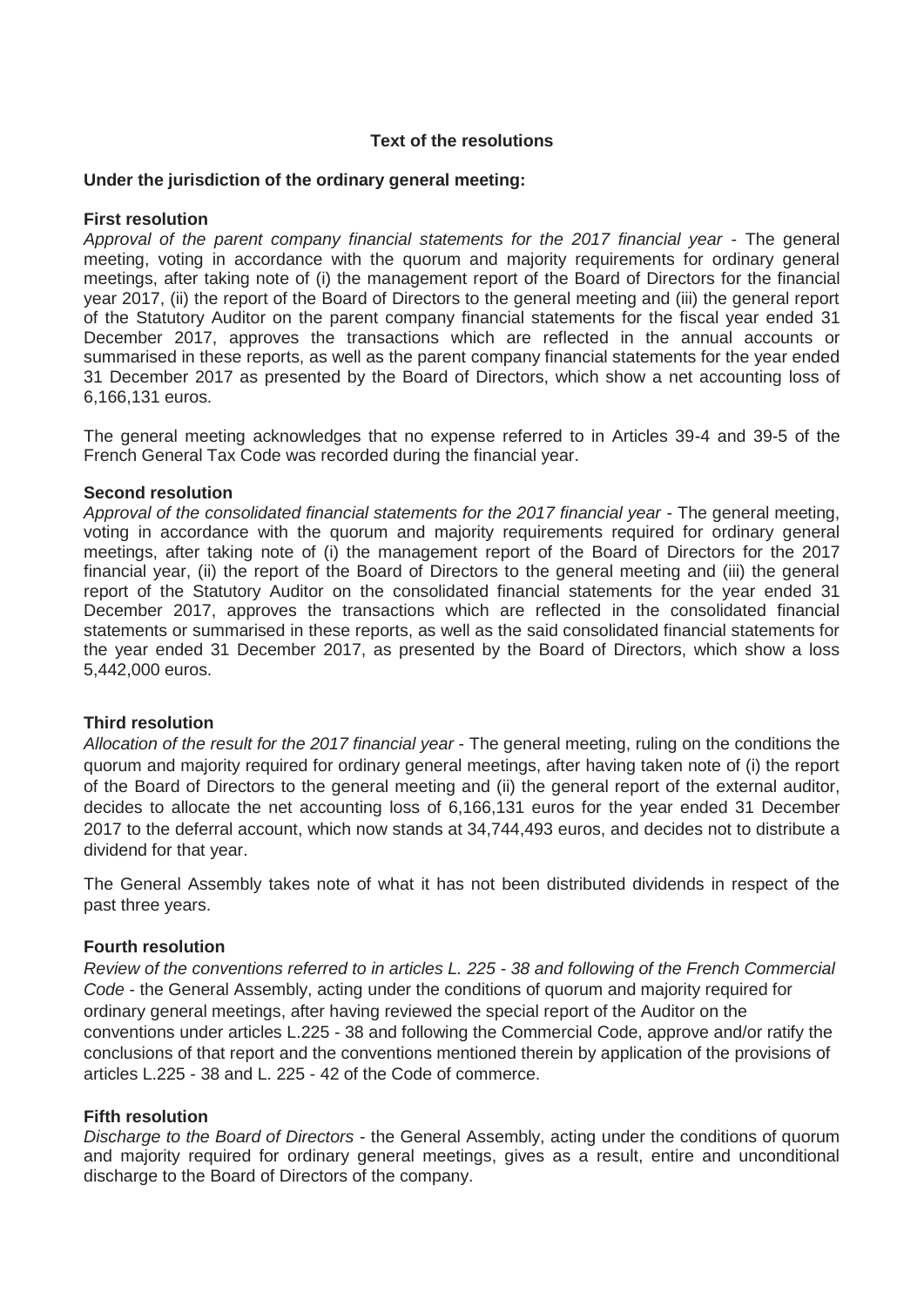# **Sixth resolution**

*Authorisation of the Company to buy back its own shares* - The general meeting, voting in accordance with the quorum and majority requirements for ordinary general meetings, after having taken note of the report of the Board of Directors, authorises the Board, with the option of subdelegation, under the conditions set forth in Articles L. 225-209 et seq. of the French Commercial Code, to purchase shares of the Company in connection with the implementation of a share buyback program.

The Assembly decides that:

- the maximum purchase price (excluding fees) per share is EUR 8.10; and

- the maximum amount of funds intended for the implementation of this share purchase program may not exceed 100,000 euros.

The Shareholders' Meeting delegates to the Board of Directors, with the option of subdelegation under the conditions set forth in Article L. 225-209 of the French Commercial Code, in the event of a change in the par value of the share, a capital increase by reserves incorporation, the free allotment of shares, the division or regrouping of securities, the distribution of reserves or any other assets, the amortisation of capital or any other transaction involving equity, the power to adjust the purchase price referred to above to take into account the impact of these transactions on the value of the share.

The Meeting decides that purchases of Company shares may relate to a number of shares such as:

- the maximum number of shares that may be purchased under this authorisation may not exceed 10% of the total number of shares making up the Company's share capital and, in the case of acquisitions made for the purpose of their preservation and subsequent remittance in payment or exchange in connection with a merger, demerger or contribution transaction, 5% of the total number of shares making up the share capital of the Company, it being specified that (i) these limits apply to an amount of the share capital of the Company which will, if necessary, be adjusted to take into account transactions affecting the share capital subsequent to this Meeting and (ii) when the shares are redeemed to favour liquidity under the conditions defined by the General Regulation of the Autorité des Marchés Financiers ("AMF"), the number of shares taken into account for calculating the limit of 10% referred to above corresponds to the number of shares purchased, net of the number of shares sold during the term of the authorisation; and

- the acquisitions made by the Company cannot in any case cause it to hold, at any time, directly or indirectly, more than 10% of its share capital.

This authorisation is intended to enable the Company to pursue the following objectives, in compliance with the applicable laws and regulations:

(i) retain the shares of the Company which have been purchased and subsequently remit them for exchange or payment in connection with any external growth transactions, within the framework of the stock exchange regulations;

(ii) deliver shares upon the exercise of rights attached to securities giving access to the capital of the Company;

(iii) allocate shares to employees or corporate officers of the Company and its subsidiaries under the conditions and in the manner provided for by law, in particular for the allocation of free shares, participation in the benefits of the expansion of the company, the stock option plan or through a corporate savings plan;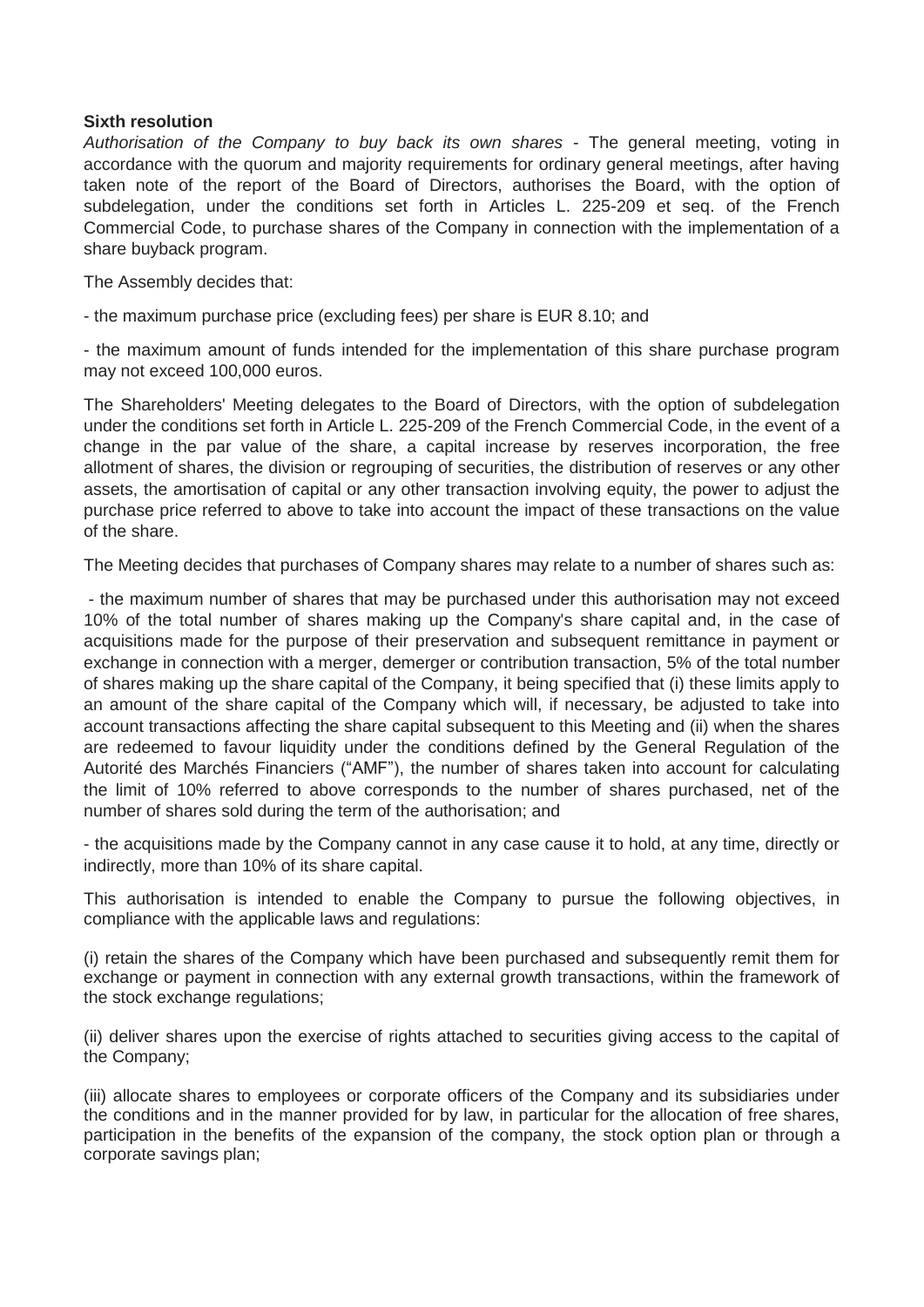(iv) ensure liquidity and facilitate the secondary market of the Company's securities, this activity being carried out by an investment services provider acting under a liquidity contract in accordance with the Code of Ethics recognised by the AMF;

(v) cancel all or part of the repurchased securities, to the extent of the adoption of the eighth resolution below; and

(vi) carry out any other purpose authorised or that may be authorised by law or recognised or that may come to be recognised as a market practice by the AMF; in such a case, the Company would inform its shareholders by way of a press release.

The Meeting decides that these purchase, sale, exchange or transfer operations may be carried out by any means, ie on the regulated market, on a multilateral trading system, through a systematic or over-the-counter internaliser, including by acquisition or sale of blocks, or by the use of financial instruments, in particular derivative financial instruments traded on a regulated market or a multilateral trading facility, through a systematic internaliser or over-the-counter or by the use of warrants, under the conditions authorised by the laws and regulations in force on the date of the transactions in question and at the times that the Board of Directors of the Company or the person acting on the delegation of the Board of Directors will appreciate. The maximum share of the share capital acquired or transferred in the form of blocks of shares may reach the limit of the entire program.

The Meeting resolves that these transactions may be carried out at any time, in compliance with the regulations in force, including during a public offer period initiated by the Company or with respect to its securities, subject to legal and regulatory provisions applicable in such matters.

In addition, the Shareholders' Meeting grants full powers to the Board of Directors, with the option of sub-delegation under the conditions set out in Article L. 225-209 of the French Commercial Code, to decide and implement this authorisation, to specify, if necessary, the terms and in particular to place all orders on the stock market or off-market, allocate or reassign the shares acquired for the various objectives pursued under the applicable legislative and regulatory conditions, conclude all agreements with a view in particular to the holding of share purchase and sale registers, carry out all formalities and declarations with all bodies, in particular the AMF, and in general, do all that will be necessary to carry out the operations carried out pursuant to this authorisation.

The Shareholders' Meeting also confers full powers to the Board of Directors, should the law or the AMF extend or supplement the objectives authorised for share repurchase programs, in order to bring it to the attention of the public, under the applicable legal and regulatory conditions, any modifications of the program concerning the modified objectives.

This authorisation is given for a period of eighteen months from this Meeting. It cancels as of this day up to the amount, if any, of the unused part, any previous delegation having the same purpose, that is to say any authorisation to buy back by the Company of its own shares.

#### **Seventh resolution**

*Renewal of the mandate of Member of the Board of Directors of Mr Jean-Pierre Crinelli* - the General Assembly, acting under the conditions of quorum and majority of the ordinary general assembly, and noting that the mandate of Member of the Board of Directors of Mr Jean-Pierre Crinelli expires today, decides to renew the mandate of Member of the Board of Directors of Mr Jean-Pierre Crinelli for a period of three years ending at the conclusion of the ordinary general meeting of shareholders to be held in the year 2021 to rule on the accounts for the financial year.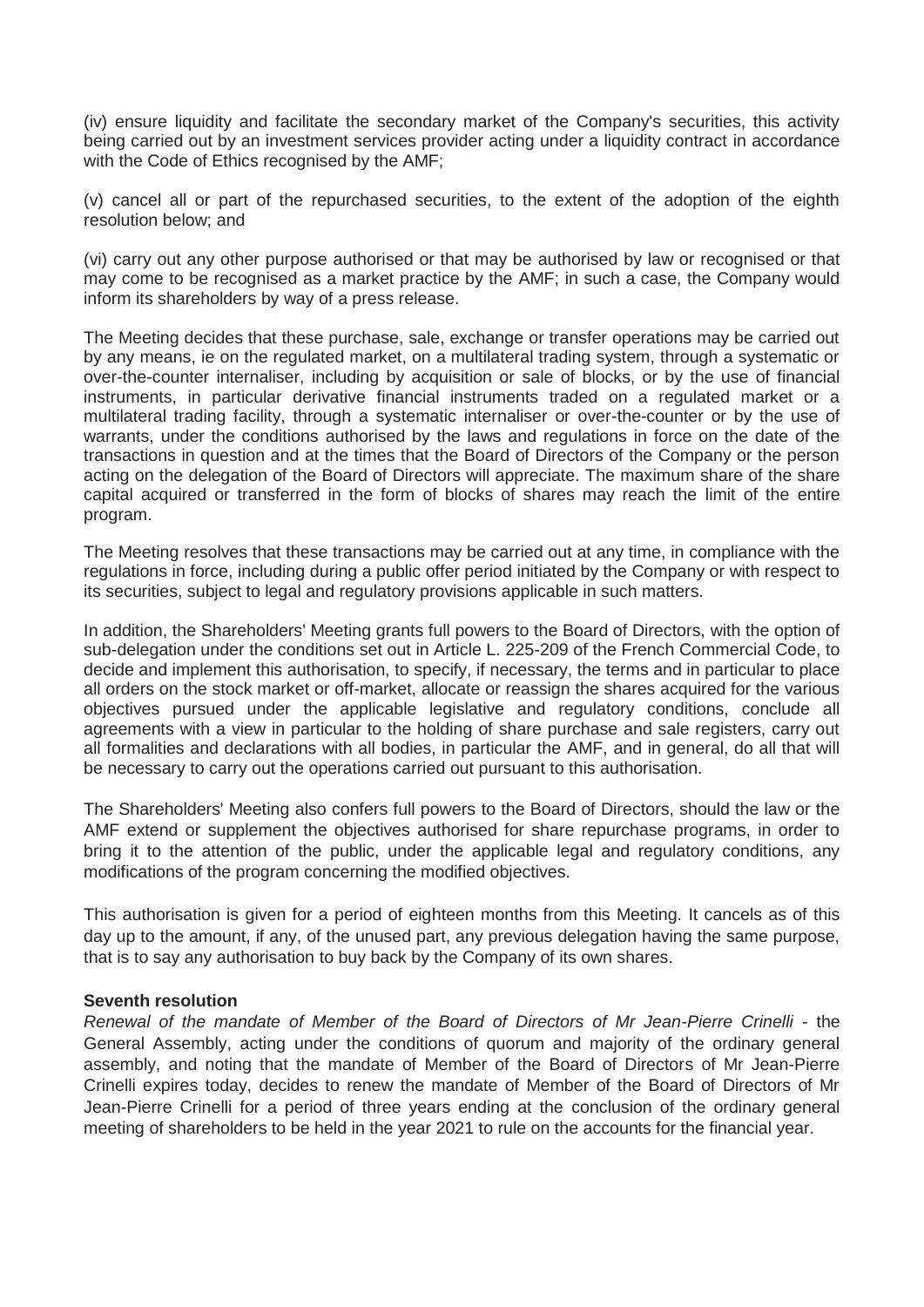## **Eighth resolution**

*Renewal of the mandate of Member of the Board of Directors of Dr Andrew Heath* - the General Assembly, acting under the conditions of quorum and majority of the ordinary general assembly, and noting that the mandate of Member of the Board of Directors of Dr Andrew Heath expires today, decides to renew the mandate of Member of the Board of Directors of Dr Andrew Heath for a period of three years ending at the conclusion of the ordinary general meeting of shareholders to be held in the year 2021 to rule on the accounts for the financial year.

## **Ninth resolution**

*Renewal of the mandates of the Statutory Auditors* - the General Assembly, acting under the conditions of quorum and majority of the ordinary general assembly, and noting that the mandate of the Statutory Auditor expires today, decides to renew the mandate of Statutory Auditor, Deloitte & Associates, and secondly the mandate of the Alternate Statutory Auditor of BEAS as a substitute for a period of six years which will end at the conclusion of the ordinary general meeting of the shareholders to be held in the year 2024 to rule on the accounts of the past year.

## **Tenth resolution**

*Determination of directors' fees to be allocated to the members of the Board of Directors* - The General Meeting, acting under the conditions of quorum and majority of Ordinary General Meetings, after deliberating and taking note of the report of the Board of Directors, decide to allocate, as attendance fees, to the members of the Board of Directors, a maximum overall amount for the 2017 financial year equal to £ 200,000 or EUR 240,000, whichever is the greater, the exchange rate base applicable on 11 June 2018.

The General Meeting empowers the Board of Directors to allocate all or part of this sum among its members according to the terms and conditions it determines.

## **Eleventh resolution**

*Powers for formalities -* The general meeting gives full powers to the bearer of a copy, or an excerpt of the minutes of those present for the purpose of carrying out the legal formalities.

# **Under the jurisdiction of the extraordinary general meeting:**

# **Twelfth resolution**

*Delegation of authority granted to the Board of Directors to issue ordinary shares of the Company and / or securities giving access to the share capital of the Company, with cancellation of the shareholders' preferential subscription right for the benefit of a category of persons* - The general meeting, voting under the conditions of quorum and majority required for extraordinary general meetings, after having taken note of the report of the Board of Directors and the special report of the Statutory Auditor, in accordance with the Articles L.225-129 to L.225-129-6, L.225-135, L.225-138, L.228-91 and following of the French Commercial Code,

1. Delegates to the Board of Directors, with the power to sub-delegate, its power to decide on the issue, without preferential subscription rights, on one or more occasions, in the proportions and at the times that it will appreciate, both in France and abroad, ordinary shares or any other securities giving access to the capital of the Company. Such securities may be issued in euros, in foreign currency or in any monetary units established by reference to several currencies, such shares conferring the same rights as the previous shares, subject to their date of possession;

2. Decides that the Board of Directors will fix the rights of the shares and / or securities giving access to the Company's share capital; on the other hand, it decides that any issue of preference shares and securities giving access to preference shares is expressly excluded;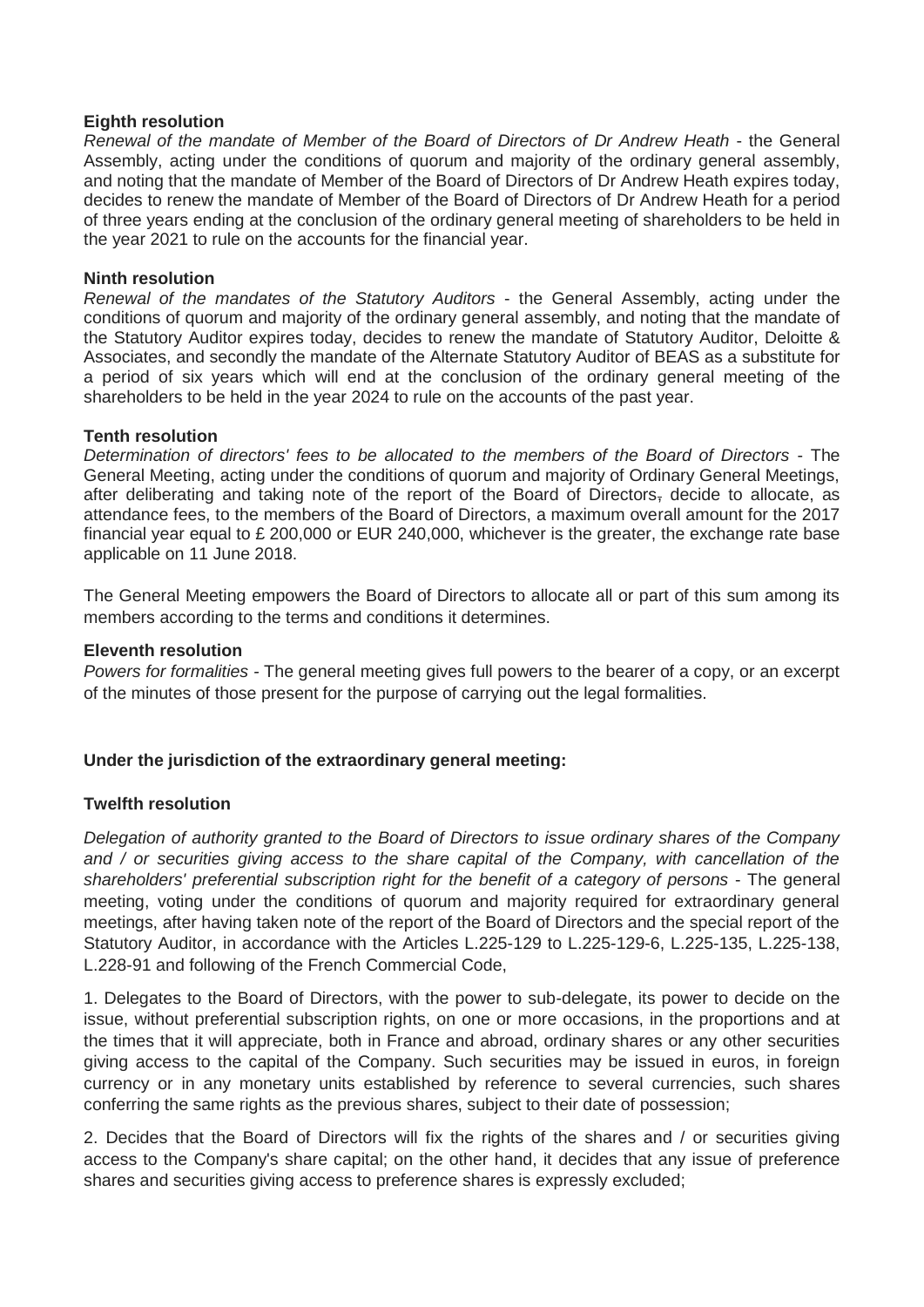3. Decides that the nominal amount of the capital increases that may be carried out, immediate or future, under this delegation may not exceed a total nominal amount of 2,200,000 euros or its equivalent in foreign currency, given this amount will be charged on the overall nominal ceiling of 2,500,000 euros for the sixteenth resolution and that this amount does not take into account adjustments likely to be operated in accordance with the legislative and regulatory provisions applicable and, where appropriate, to the contractual stipulations providing for other cases of adjustment, to protect the rights of holders of securities or other rights giving access to capital;

4. Decides to remove the preferential subscription right of the shareholders in securities covered by this resolution and to reserve the right to subscribe them to industrial or commercial health/pharmaceutical/biotechnology companies or savings fund managers of french law or foreign law investing, directly or indirectly through a french or foreign financial intermediary, in the health/pharmaceutical/biotechnology sector, or individuals having a significant net worth (at least 500,000 euros), investing directly or indirectly through any legal entity and/or a french or foreign financial intermediary, and with experience in the health/pharmaceutical/biotechnology sector;

5. Notes that if the subscriptions have not absorbed all of an issue of shares or securities, the Board of Directors may limit the amount of the transaction to the amount of the subscriptions received;

6. Notes that the delegation carries full right to the benefit of the holders of securities issued to the title of this resolution and giving access to the capital of the company, waiver of the shareholders to their preferential subscription right to the shares or securities giving access to the capital that these securities entitle immediately or at term;

7. Decides that the issue price of the shares issued as part of this delegation, will be at least equal to the average weighted by the volume of the trading prices of the shares selected from a period of between five and thirty consecutive trading sessions amongst the 30 trading sessions prior to the fixing of the issue price, with a permitted discount of a maximum of 25%, after adjustment, if necessary, of this amount to account for the difference at date of possession;

8. Decides that the issue price of the securities giving access to capital will be such that the amount received immediately by the company plus, as appropriate, may be seen later by it, either, for each share issued in consequence of the issuance of these securities, at least equal to the issue price defined in paragraph above;

9. Decides that the Board of Directors will have full powers to implement this delegation of authority and, in particular, to:

- decide on the issue of securities, determine the terms and conditions of the transactions, determine the form and characteristics of the securities to be issued and set the conditions of subscription, the terms of their release, their date of enjoyment (with a permitted retroactive date of enjoyment), the manner in which the securities issued on the basis of this delegation will give access to common shares of the Company;

- establish the list of the beneficiary or beneficiaries of the removal of the preferential subscription right within the categories defined in paragraph 4 of this resolution and the number of shares or securities allocated to each of them;

- charge the amount of the costs relating to these capital increases to the item "share premium" and, if it deems it appropriate, deduct from it the sums necessary to increase the legal reserve to onetenth of the new share capital after each issue;

- record the completion of the share capital increase, amend the Articles of Association and carry out, directly or by proxy, all transactions and formalities related to the share capital increases carried out pursuant to this authorisation;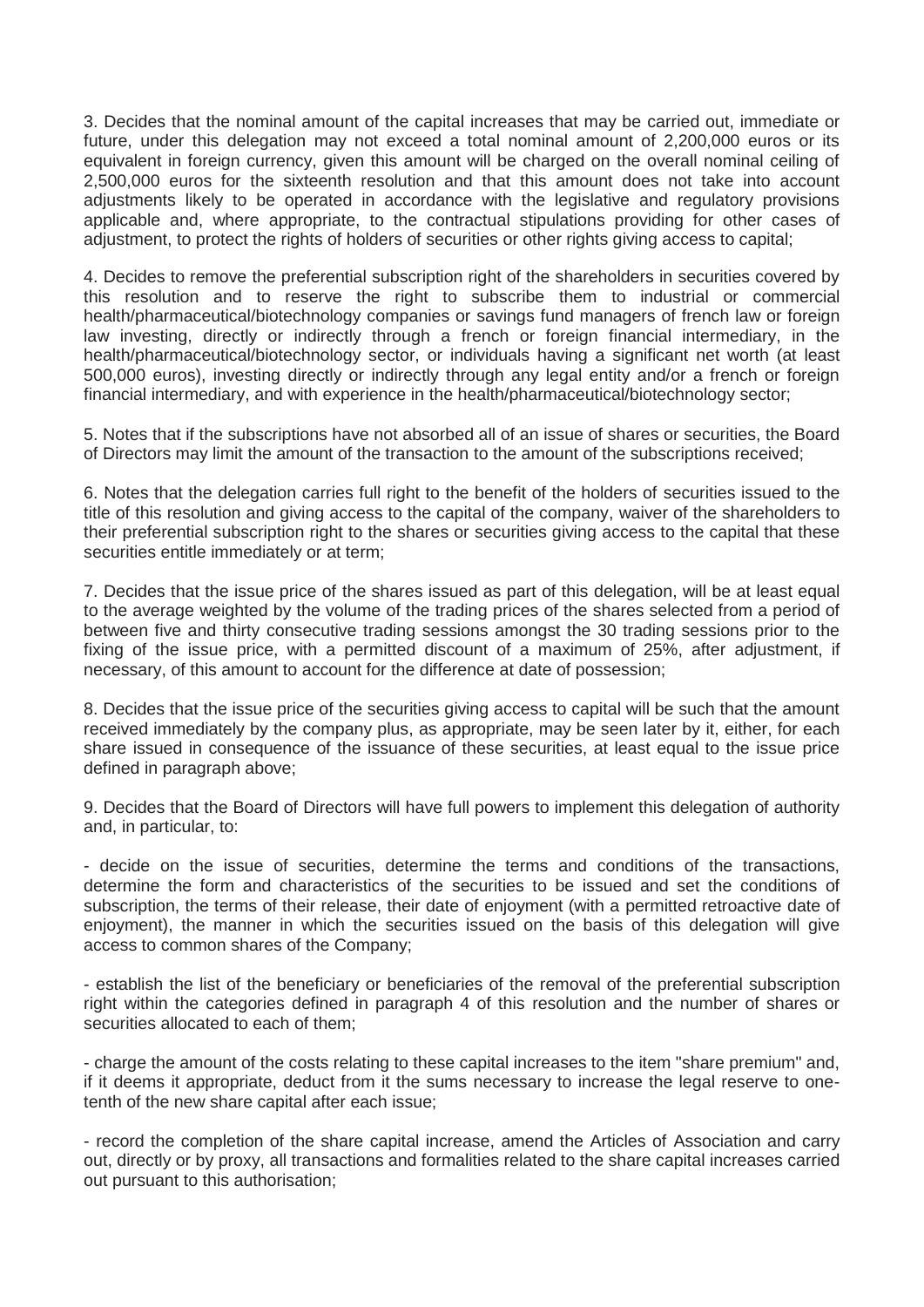In addition, the Board of Directors may generally take all the necessary measures and conclude all agreements to achieve the successful completion of the proposed issue, to carry out all the formalities required for the admission of the shares issued on the Euronext Growth Paris market or any other market;

10. Acknowledges that, should the Board of Directors use the delegation of authority conferred upon it in this resolution, the Board of Directors will report to the following ordinary general meeting in accordance with the law and applicable regulations, the use made of the authorisations conferred in this resolution; and

11. Acknowledges that this delegation renders null and void as of this day, if applicable, the unused part of any previous delegation having the same purpose, that is to say any delegation of authority relating to the capital increase with cancellation of the preferential subscription right in favour of a category of persons whose definition is similar to the definition in paragraph 4 of this resolution and in particular the delegation granted by the general meeting of the Company dated December 5, 2016.

The delegation thus granted to the Board of Directors is valid for a period of 18 months from this meeting.

# **Thirteenth resolution**

*Delegation of authority to the Board of Directors to issue ordinary shares of the Company and / or securities giving access to the capital of the Company, with cancellation of the preferential subscription right for the benefit of a category of persons, within the framework of the TEPA system and in accordance with the provisions of Article L.225-138 of the French Commercial Code* - The general meeting, acting under the conditions of quorum and majority required for extraordinary general meetings, after having deliberated and acknowledged the report of the Board of Directors and the special report of the External Auditor, in accordance with Articles L.225-129 to L.225-129-6, L.225-135, L.225-138, L.228-91 and following of the French Commercial Code:

1. Delegates to the Board of Directors, with the power to sub-delegate, its power to decide on the issue, without preferential subscription rights, on one or more occasions, in the proportions and at the times that it will appreciate, both in France and abroad, ordinary shares or any other securities giving access to the capital of the Company, to subscribe in cash, said shares conferring the same rights as the old shares, subject to their date of possession;

2. Decides that the Board of Directors will fix the rights of the shares and / or securities giving access to the Company's share capital; on the other hand, it decides that any issue of preference shares and securities giving access to preference shares is expressly excluded;

3. Decides that the maximum nominal amount of capital increases that may be carried out, immediate or future, under this delegation may not exceed a total nominal amount of 375,000 euros, being specified that this amount will be calculated within the overall nominal ceiling of 2,500,000 euros mentioned in the sixteenth resolution of this meeting and that this amount does not take into account adjustments likely to be operated in accordance with the legislative and regulatory provisions applicable and, where appropriate, to the contractual stipulations providing for other cases of adjustment, to protect the rights of holders of securities or other rights giving access to capital;

4. Decides to remove the preferential subscription right of the shareholders in securities covered by this resolution and to reserve the right to subscribe them to the benefit of the following categories of people: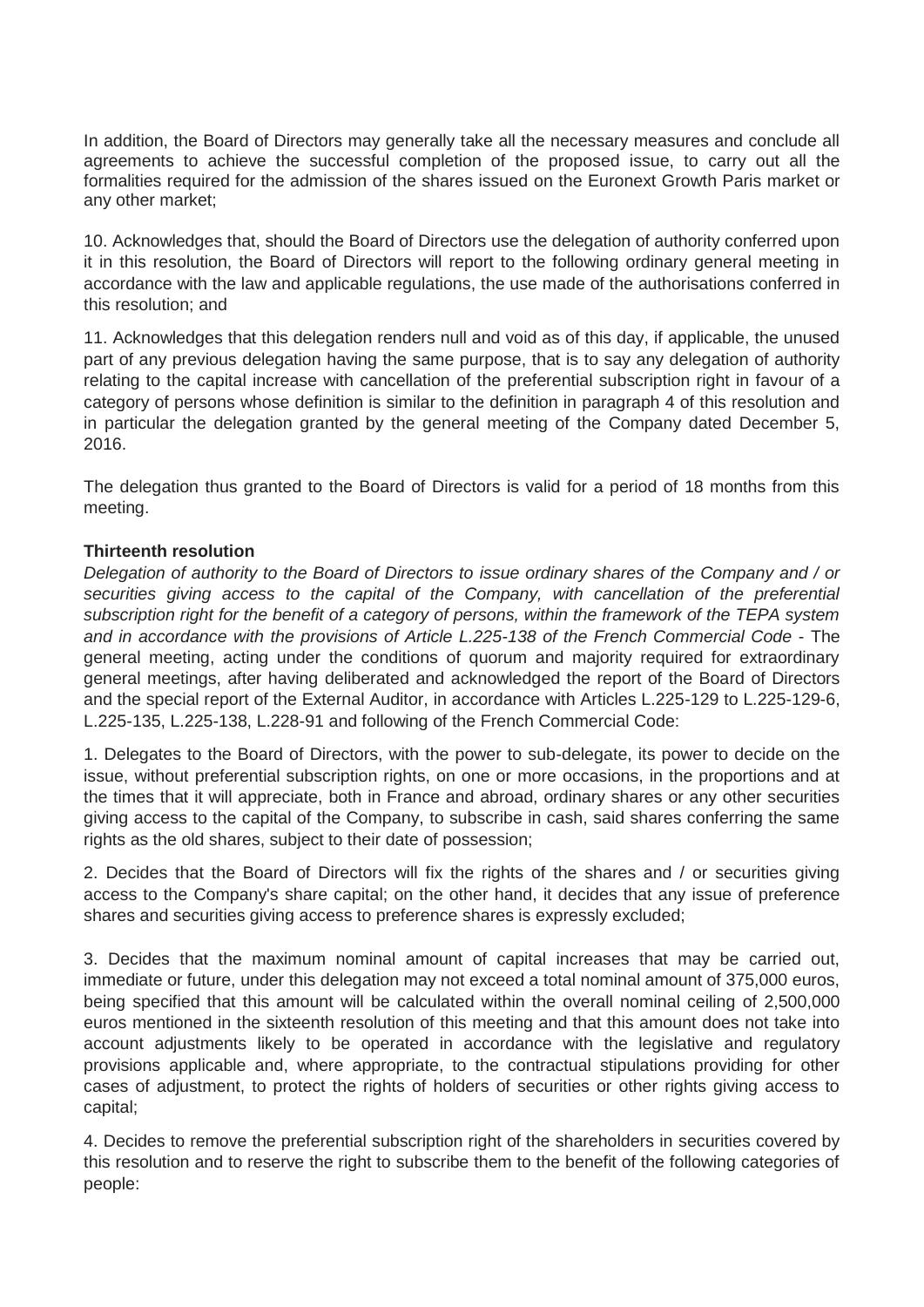investors who wish to invest in a company to benefit from a reduction of (i) the tax under the provisions of law No. 2007 - 1223 of August 21, 2007, in favour of labour, employment and purchasing power, known as "TEPA law." codified in article 885-0 V bis of the general Code of taxes, or (ii) the tax on income under the provisions of article 199 l - OA of the General Tax Code;

-

- companies which invest on a regular basis in small and medium-sized companies and who wish to invest in a company in order to allow their shareholders or members to get a discount of (i) the wealth tax under the Act No. 2007 1223 August 21, 2007, in favour of labour, employment and purchasing power, known as "Act TEPA", codified in article 885-0 V bis of the General Code of taxes, or (ii) the tax on income under the provisions of article 199 l - OA of the General Code of taxes;
- Investment funds which invest on a regular basis in small and medium-sized companies and who wish to invest in a company in order to allow their unit subscribers, shareholders or members to get a decrease of (i) the wealth or income tax under the Act No. 2007 1223 August 21, 2007, in favor of labor, employment and purchasing power, known as "Act TEPA", codified in article 885-0 V bis of the General Code of taxes, or (ii) the income tax under the provisions of article 199 l - OA of the General Code of taxes;

5. Acknowledges that if the subscriptions have not absorbed the entire issue of shares or securities, the Board of Directors may limit the amount of the transaction to the amount of subscriptions received;

6. Acknowledges that this delegation automatically entails, for the benefit of the holders of securities issued pursuant to this resolution and giving access to the capital of the Company, shareholders' waiver of their preferential subscription right to the shares or securities giving access to the Company capital to which these securities give right immediately or in the future;

7. Decides that the issue price of the shares issued pursuant to this delegation will be at least equal to the weighted average of the quoted share prices of the share chosen from a period comprising between five and thirty consecutive trading sessions among the last thirty trading days preceding the fixing of the price of the issue possibly reduced by a maximum discount of 25%, after adjustment, if necessary, of this amount to take account of the difference of date of possession.

8. Decides that the issue price of the securities giving access to the capital will be such that the amount received immediately by the company plus, as appropriate, may be seen later by it, either, for each share issued in consequence of the issuance of these securities, at least equal to the issue price defined in paragraph above;

9. Decides that the Board of Directors shall have all powers to implement this delegation of jurisdiction and, in particular, to the effect of:

- decide the issuance of securities, set the terms and conditions of operations, determine the form and the characteristics of the Securities issue and set the subscription terms, the terms of their release, their date of possession (with a permitted retroactive date of possession), the terms by which the securities issued on the basis of this delegation will give access to common shares of the company;

- set the list of the beneficiaries of the removal of the preferential subscription right within the categories defined in paragraph 4 of the present resolution as well as the number of shares or securities allotted to each of them;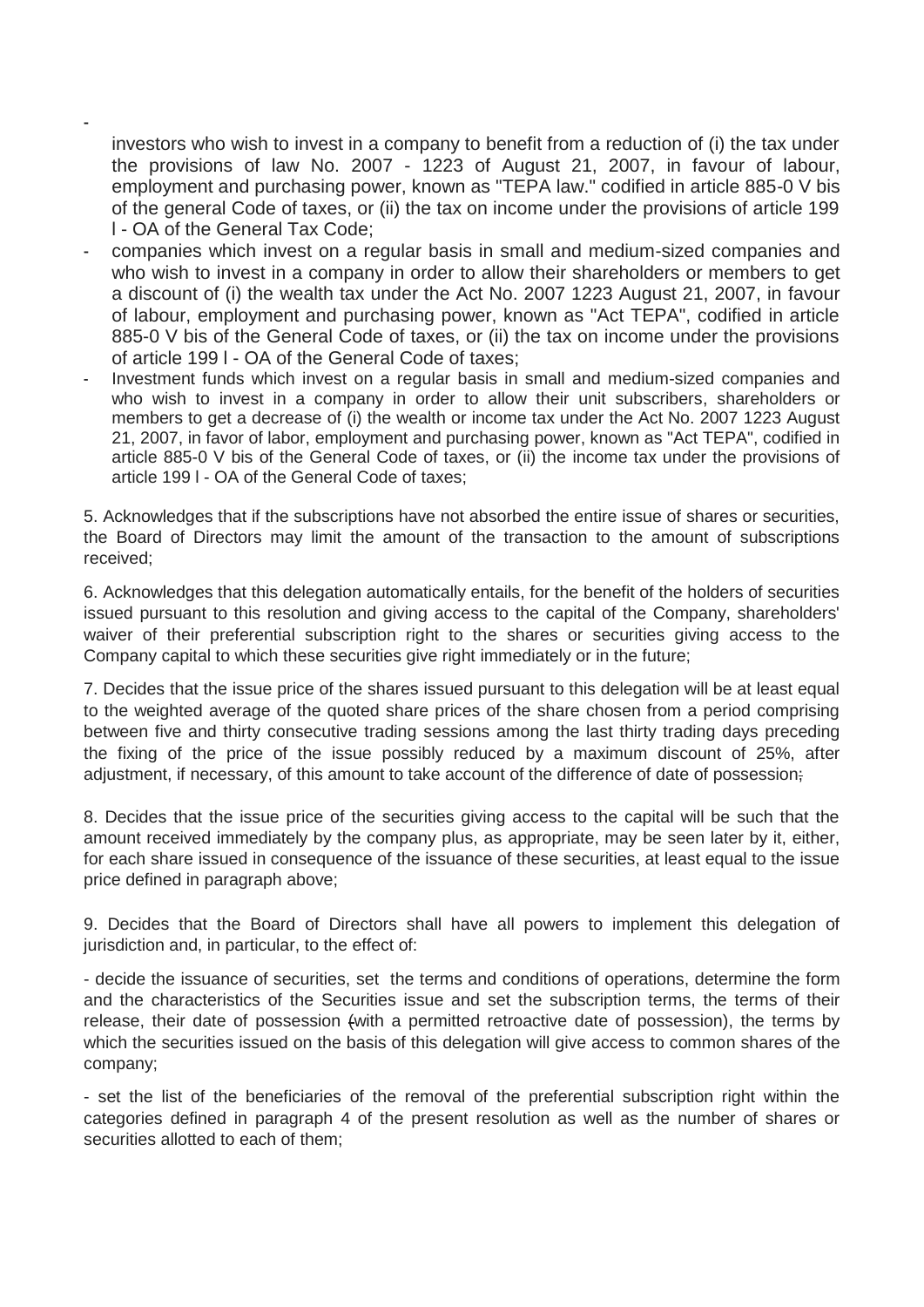- charge to the "share premium" account the amount of costs related to these capital increases and take, if they think fit, the sums necessary to carry the legal reserve to a tenth of the new capital after every operation;

- ensure the realisation of the capital increase, proceed to the consequential amendment of the articles of association and perform, directly or by proxy, all operations and formalities related to the share capital increases carried out in the application of this authorisation;

In addition, the Board of Directors may take all normal useful measures and conclude all agreements to achieve the completion of the proposed share issue, conduct all formalities required for admission of issued shares at the negotiations on the Euronext Growth Paris market or any other market;

10. Acknowledges that this delegation deprives of effect from that day for the unused portion, if any, of any prior delegation having the same effect, i.e. any delegation of powers relating to the capital increase with removal of the preferential subscription right for the benefit of a category of persons whose definition is similar to the definition contained in paragraph 4 of this resolution, and in particular the delegation granted by the Assembly meeting of the company as of December 5, 2016; and

11. Takes note of the fact that, in the event that the Board of Directors come to use the authorisation granted in this resolution, the Board of Directors will report to the next ordinary general meeting, in accordance with the law and applicable regulations, on the use made of the authorisations granted in this resolution.

The delegation granted to the Board of Directors pursuant to this resolution is valid for a period of 18 months from this meeting.

# **Fourteenth resolution**

*Delegation of powers to the Board of Directors for the purpose of issuing common shares of the company and/or securities giving access to the capital of the company, with maintenance of the preferential subscription right -* The General Assembly, acting under the conditions of quorum and majority required for extraordinary general meetings, after deliberating in and having considered the report of the Board of Directors and the special report of the Auditor:

- 1. Delegates to the Board of Directors, with the option of sub-delegation, jurisdiction to decide the issue, with maintenance of the preferential right of subscription, once or several times, in the proportions and at such times as it will decide, both in France and overseas, shares or any other securities giving access to the capital of the company, subscribed in cash, such actions conferring the same rights as previous shares, subject to their date of possession;
- 2. Decides that the Board of Directors will set shares and/or securities rights giving access to the capital of the company; however it decides to expressly exclude any issue of preference shares and securities giving access to preference shares;
- 3. Decides that the nominal amount of the capital increases that may be carried out immediately or at term, under this delegation of responsibility, may not exceed a total nominal amount of 375,000 euros, being specified that this amount will be calculated within the overall global ceiling of 2,500,000 euros of the sixteenth resolution of this meeting and that this amount does not take into account adjustments likely to be operated in accordance with the legislative and regulatory provisions applicable and, where appropriate, to the contractual stipulations providing for other cases of adjustment, to protect the rights of holders of securities or other rights giving access to capital;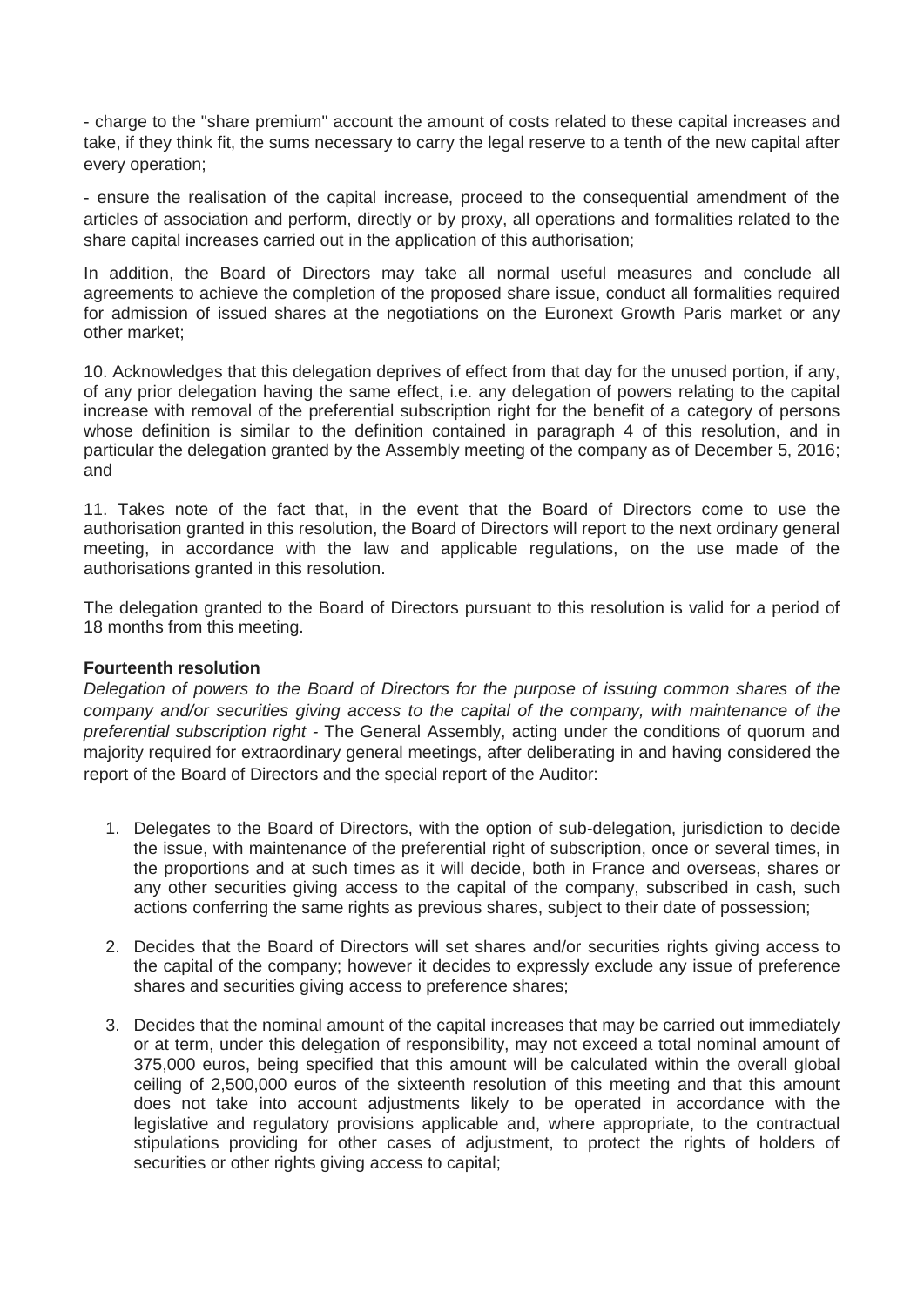- 4. Note that this delegation carries full right to the benefit of the holders of securities issued on the basis of this resolution and giving access to the capital of the company waiver of shareholders to their preferential subscription right to the shares or securities giving access to the capital that these securities entitle immediately or at term;
- 5. Decides that the issue price of the shares issued pursuant to this delegation will be at least equal to the weighted average of the quoted share prices of the share chosen from a period comprising between five and thirty consecutive trading sessions among the last thirty trading days preceding the fixing of the price of the issue reduced by a maximum discount of 25%, after adjustment if necessary, of this amount to take account of the difference of date of possession;
- 6. Decides that shareholders may exercise their preferential subscription right under the conditions provided by law, on an irreducible basis. In addition, the Board of Directors shall have the right to give shareholders the right to subscribe on a reducible basis a number of securities higher than they could subscribe to hold, in proportion to the rights of subscription available to them and, in any case, within the limits of their application; If subscriptions on an irreducible basis and, if necessary, on a reducible basis, have not absorbed all of an issue of such shares as defined above, the Board of Directors may use, to the extent that it deems appropriate, one or other methods offered by article L. 225 - 134 of the Commercial Code;
- 7. Decides that the Board of Directors shall have all powers, with option of sub-delegation under the conditions provided by law, to implement this delegation of responsibility, to the particular effect to:
- decide the issuance of securities, set the terms and conditions of operations, determine the form and the characteristics of the Securities issue and set the subscription terms, the terms of their release, their date of possession (with a permitted date of retroactive possession), the terms by which the securities issued on the basis of this delegation will give access to common shares of the company;
- charge on the "share premium" account the amount of costs related to these capital increases and take, if they think fit, the sums necessary to carry the legal reserve to a tenth of the new capital after every show;
- ensure the achievement of the capital increase, proceed to the consequential amendment of the articles of association and perform, directly or by proxy, all operations and formalities related to the share capital increases carried out in application of this authorisation;

In addition, the Board of Directors may take all normal useful measures and conclude all agreements to achieve the completion of the proposed share issue, conduct all formalities required for admission of issued shares at the negotiations on the Euronext Growth Paris market or any other market;

8. Acknowledges that this delegation deprives of effect from that day the unused portion, if any, of any prior delegation having the same effect, i.e. any delegation of powers relating to the capital increase with removal of the preferential subscription right for the benefit of a category of persons whose definition is similar to the definition contained in paragraph 4 of this resolution, and in particular the delegation granted by the Assembly meeting of the company as of December 5, 2016; and

9. Takes note of the fact that, in the event that the Board of Directors come to use the authorisation granted in this resolution, the Board of Directors will report to the next ordinary general meeting in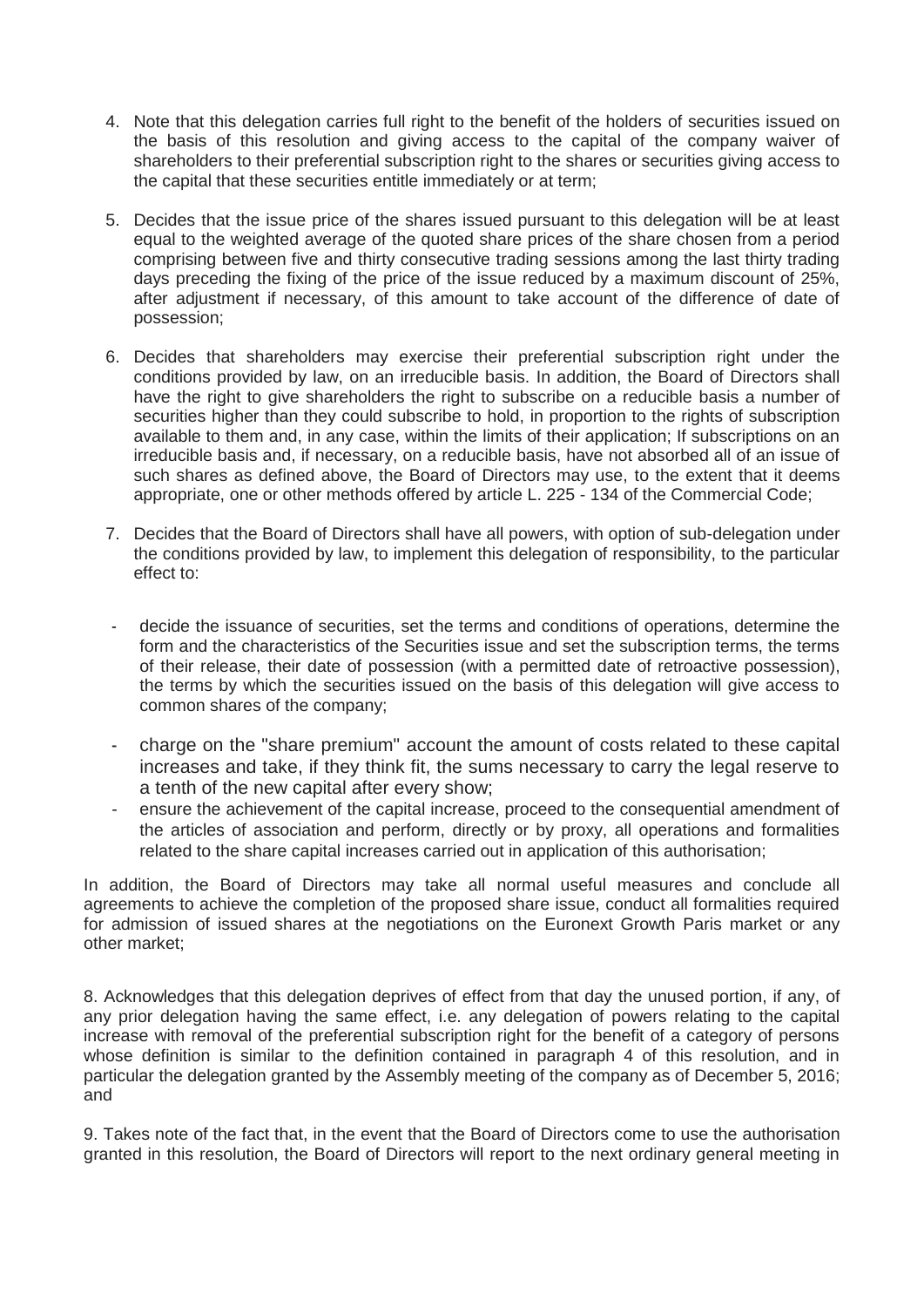accordance with the law and applicable regulations, any use made of the authorisations granted in this resolution.

The delegation granted to the Board of Directors pursuant to this resolution is valid for a period of 26 months from this meeting.

#### **Fifteenth resolution**

*Authorisation given to the Board of Directors in case of capital increase, with or without removal of the preferential right of subscription, to increase the number of shares to be issued* - the General Assembly, acting under the conditions of quorum and majority of extraordinary general meetings, after deliberating on and having considered the report of the Board of Directors and the special report of the Auditor, in accordance with the provisions of article L.225 - 135-1 of the French Commercial Code:

1. allows the Board of Directors, with the option of sub-delegation, to increase the number of shares to be issued for each of the issues with or without preferential subscription right agreed upon under the twelfth, thirteenth and fourteenth resolutions of the this meeting, within 30 days of the close of the subscription in the limit of 15% of the initial issue and at the same price as that used for the initial issue; and

2. Decides that the maximum nominal amount of capital increases that may be carried out under this delegation will be charged on the overall nominal ceiling of capital increase set by the sixteenth resolution of this meeting.

The authorisation granted to the Board of Directors under this resolution is valid for a period of 18 months from the current meeting.

#### **Sixteenth resolution**

*Global Limitation of the delegations* – The General Assembly, acting under the conditions of quorum and majority of special general meetings, after deliberating, decided that the total amount of the capital increases which may be carried out immediately or in the future under the twelfth to fifteenth resolutions of this Assembly, may not exceed a total nominal amount of 2,500,000 euros, being specified that this overall amount does not include the adjustments which may be made in accordance with the legal and regulatory provisions applicable, and where appropriate, to the contractual stipulations providing for other cases of adjustment, to preserve the rights of holders of values securities or other rights giving access to the capital.

#### **Seventeenth resolution**

*Delegation of powers to the Board of Directors to issue ordinary shares and/or securities giving access to the capital of the company for the benefit of members of a company savings plan* - the Assembly General, acting by the conditions of quorum and majority of special general meetings, after deliberating on and having considered the report of the Board of Directors and the special report of the Auditor, in the framework of provisions of articles L.3332 - 18 and following of the Code of labour and of article L.225 - 138-1 of the Commercial Code and in accordance with the provisions of article L.225 - 129-6 of the same Code:

1. delegates to the Board of Directors all powers to increase, on one or several occassions, in the proportions and at such times as it will decide, the share capital of the company of a maximum nominal amount of 2,600 euros, by issuance of shares or other securities giving access to the capital of the company, for members of a company savings plan of the Company and of the french and foreign companies which are linked to the Company under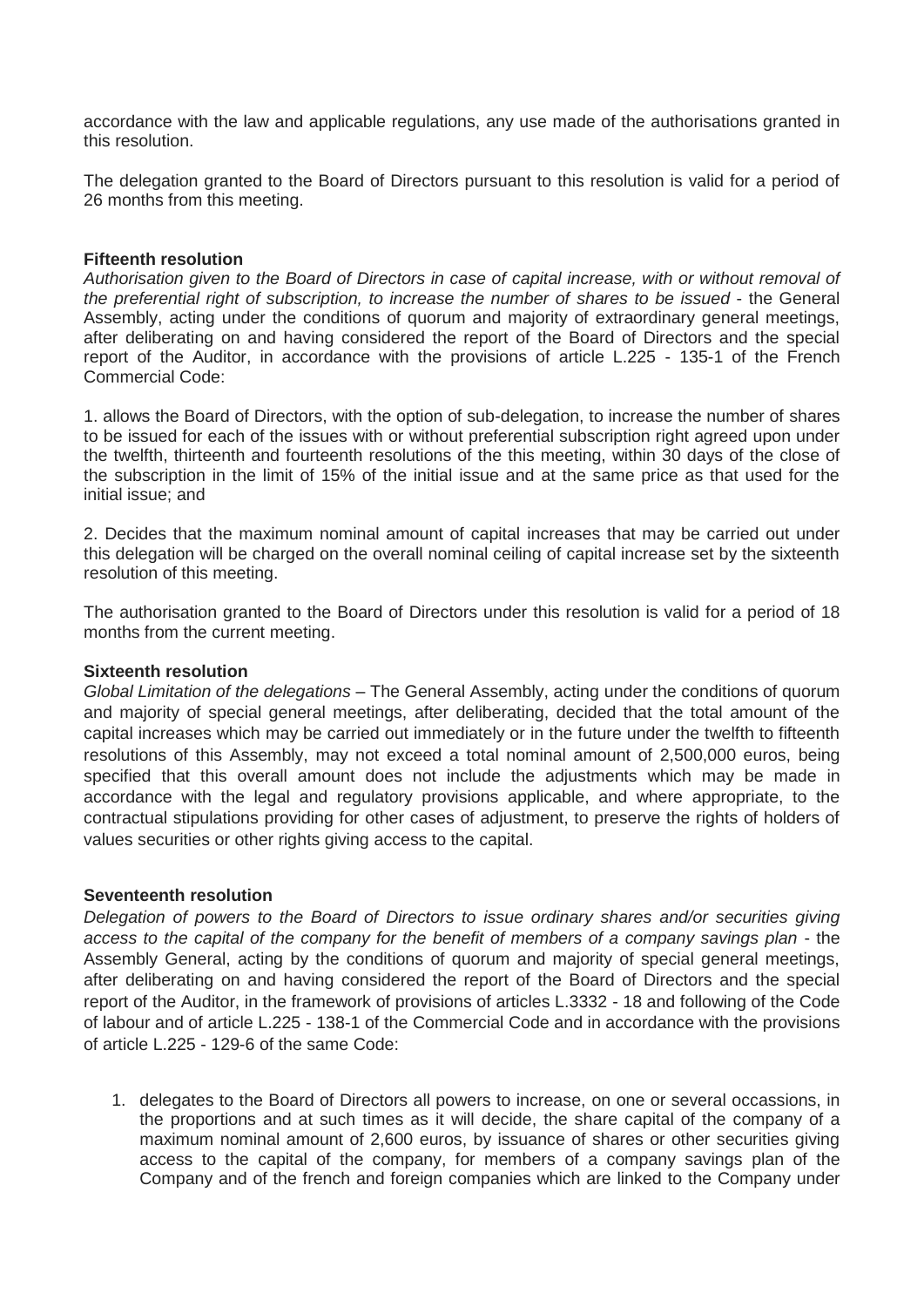the conditions of article L.225 - 180 of the French Commercial Code and article L.3344 - 1 of the Labour Code;

- 2. Decides that the subscription price of the new shares will be set by the Board of Directors in accordance with the provisions of article L.3332 - 20 of the Labour Code, with the understanding that the subscription price may include a discount to the value of the share price set by the Board of Directors, of 20% and 30% respectively depending on whether the securities thus, directly or indirectly, correspond to assets including the downtime, stipulated by the savings plan, is less than 10 years or greater than or equal to 10 years;
- 3. the Board of Directors may also decide to substitute all or part of the discount by the free allocation of shares or other securities giving access to the capital of the company, existing or to be issued. The total benefit of this allocation and, if any, of the above discount cannot exceed the total benefit that would have been enjoyed by the savings plan members if this gap was 20% or 30% when the plan in application downtime articles L.3332 - 25 and following of the Labour Code is greater than or equal to 10 years;
- 4. Decides, pursuant to article L.3332 21 of the Labour Code, that the Board of Directors may also decide the free allocation of shares to be issued or already issued or other securities giving access to the capital of the company to be issued or already issued, in respect of the contribution matching, subject that the taking into account of their pecuniary countervalue, rated to the subscription price, have the effect to exceed the limits provided for in articles L.3332 - 10 and following of the Labour Code;
- 5. Decides to remove the preferential right of subscription to new shares to be issued or other securities giving access to the capital and securities which entitle securities issued pursuant to this resolution in favour of members of a company savings plan;
- 6. Decides that the characteristics of the other securities giving access to the capital of the company will be decided by the Board of Directors under conditions established by the regulations;
- 7. Decides that the Board of Directors will have all powers, with the option of delegation or subdelegation, in accordance with the legal and regulatory provisions, to implement this resolution, including setting the terms and conditions of operations and setting the dates and the terms of issue to be carried out under this authorisation, to set the dates of opening and closing of the subscription, the dates of possession of issued securities, the terms of release of stocks and other securities giving access to the capital of the company, grant deadlines for the release of stocks and, if necessary, other securities giving access to the capital of the company, request the listing of securities created anywhere where it will notify, ensure the realisation of capital increases by the amount of stocks that will be actually subscribed, accomplish, directly or by proxy, all operations and formalities related to the increases of the share capital and the only decision and, if it deems it appropriate, charge the costs of the capital increase to the share premium accounts in an amount related to these increases and take on this amount needed to increase the legal reserve to a tenth of the new capital after each increase; and
- 8. Acknowledges that this delegation deprives of effect from that day for the unused portion, if any, of any prior delegation having the same effect, i.e. any delegation of powers relating to the capital increase with removal of the preferential subscription right for the benefit of a category of persons whose definition is similar to the definition contained in paragraph 4 of this resolution, and in particular the delegation granted by the Assembly meeting of the company as of December 5, 2016;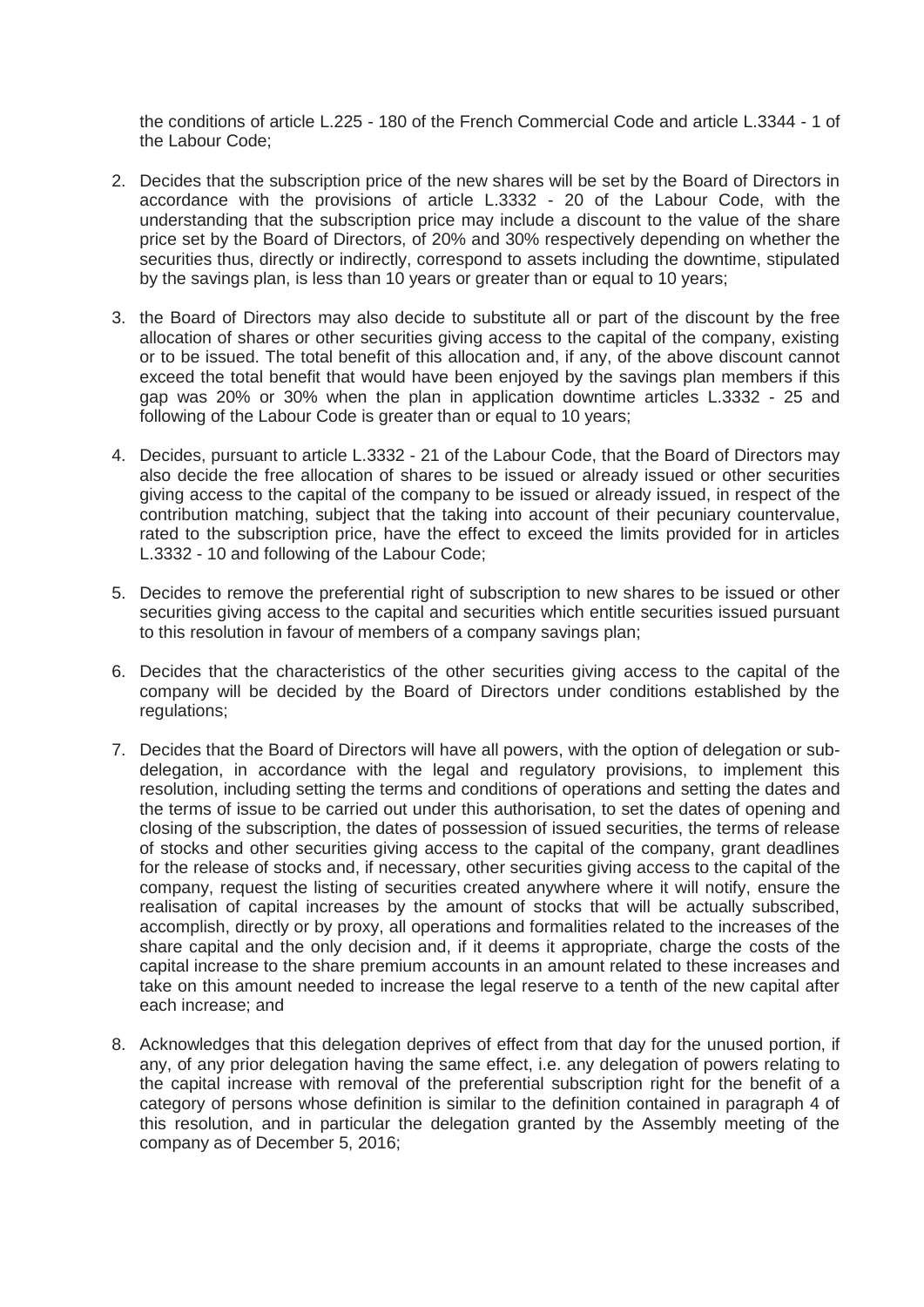The delegation thus conferred on the Board of Directors is valid for a period of 18 months from the current meeting.

## **Eighteenth resolution**

*Powers for formalities -* The General Assembly gives all powers to the bearer of a copy, or an extract of the minutes of the present with a view to the completion of legal formalities.

## **Terms of participation at the General Meeting**

Terms of participation and voting at the general meeting. - Any shareholder, regardless of the number of shares he / she owns, has the right to attend the meeting, either by attending personally, by being represented or by voting by mail.

In accordance with Article R.225-85 of the French Commercial Code, only shareholders entitled to such status by the registration of the securities in their name or on behalf of the intermediary will be admitted to attend the meeting. registered on their behalf, on the second working day preceding the meeting at midnight (Paris time), either in the registered share accounts of the company kept by the proxy holder for the Company, the CM-CIC Market Solutions, or in the bearer share accounts held by an authorised intermediary holder of their securities accounts.

The registration or the accounting registration of the securities in the bearer share accounts kept by the authorised intermediary must be evidenced by a certificate of participation issued by the intermediary, which must be attached to the postal voting or proxy form. Any shareholder wishing to vote by proxy or by mail may request from the Company at least six days before the date of the meeting, the single postal or proxy voting form provided for in Article R. 225-76 of the French Commercial Code at the following email address: investor.relations@novacyt.co.uk

This form, duly completed and signed, must then be returned to the Company where it must be sent at least three days before the meeting. In accordance with the provisions of article R.225-79 of the French Commercial Code, the proxy given by a shareholder to be represented at the meeting is signed by the latter, if necessary by a secure electronic signature process within the meaning of the decree ND 2001-272 of March 30th, 2001, and indicates his name, first name and residence. The notification to the Company of the appointment of an agent may be sent electronically in the following manner: the registered shareholder must send an attachment of an e-mail, to the address investor.relations@novacyt.co.uk , a scanned copy of the proxy voting form signed specifying his name, first name and address and the surname, first name and address of the appointed representative. For bearer shareholders, the form must be accompanied by a certificate of participation issued by the securities depository intermediary. The shareholder may revoke his mandate, it being specified that the revocation must be made in the same form as that required for the appointment of the proxy (in writing or electronically) and communicated to the Company. The mandate or the postal vote given for the meeting is valid for any successive meetings that would be convened with the same agenda. In addition, any shareholder who has already voted by correspondence or sent a proxy, will no longer be able to choose another method of participation in the meeting. There is no provision for voting or participation by videoconference or by means of telecommunication for this meeting and, therefore, no site referred to in Article R.225-61 of the French Commercial Code will be created to this end.

Registration of points and draft resolutions on the agenda. - Requests for the inclusion of items or draft resolutions on the agenda by shareholders fulfilling the conditions provided for by Article R.225-71 of the French Commercial Code must be sent by registered letter with acknowledgment of receipt request at the following address NOVACYT, 13 Avenue Morane Saulnier, 78140 VELIZY VILLACOUBLAY, or by email at the following address: investor.relations@novacyt.co.uk, no later than the 25th day (calendar) preceding the date of the general meeting, without being able to be